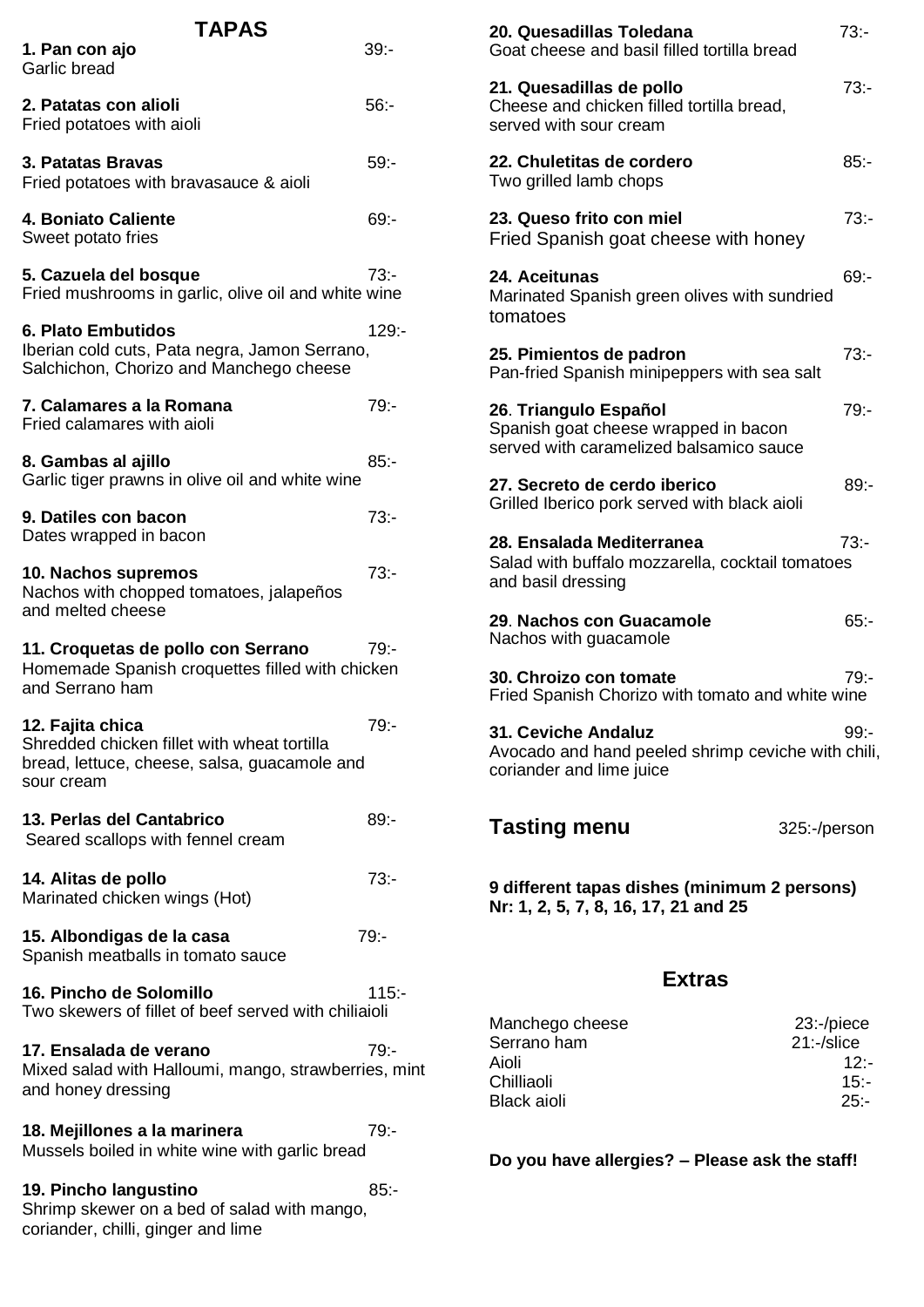| <b>MIXED DRINKS</b>                                                                        | 5 <sub>cl</sub><br>$125: -$ | <b>DRINKS</b>                         |                                               |                          |                |
|--------------------------------------------------------------------------------------------|-----------------------------|---------------------------------------|-----------------------------------------------|--------------------------|----------------|
| <b>Mojito</b><br>Rum, fresh mint, lime with crushed ice                                    |                             |                                       | Coca Cola / Cola Zero, Fanta, Sprite 40cl     |                          | $34 -$         |
| Caipirinha                                                                                 |                             |                                       | Juice (orange, pineapple, cranberry, passion) |                          | $34: -$        |
| Pitú, fresh lime, simple suryp with crushed ice                                            |                             | Loka                                  |                                               |                          | $34 -$         |
| Caipirinoshka<br>Vodka, fresh lime, simple suryp with crushed ice                          |                             | Non-alcoholic Beer                    |                                               |                          | $45: -$        |
| <b>Margarita</b>                                                                           |                             |                                       | Non-alcoholic wine (Red / white)              |                          | glass 45:-     |
| Tequila, Cointreau, simple suryp, lemon juice & lime                                       |                             | Non-alcoholic drinks                  |                                               |                          | fr. $45:$      |
| <b>Caliente Razz</b><br>Bacardi Razz, cranberry juice, lemon juice, sprite &<br>fresh lime |                             |                                       | <b>BEER / CIDER</b>                           |                          |                |
|                                                                                            |                             | <b>DRAFT BEER 40cl</b>                |                                               |                          |                |
| <b>Fidel Castro</b><br>Rum, ginger ale & lime                                              |                             |                                       | Cruz Campo, Spain 4,8%                        |                          | $69 -$         |
| <b>Cuba Libre</b>                                                                          |                             |                                       | <b>BOTTLED BEER 33cl</b>                      |                          |                |
| Rum, Coca Cola & lime                                                                      |                             |                                       | Daura Damm Glutenfri, Spain 5,4%              |                          | $69: -$        |
| P <sub>2</sub><br>Vanilla Vodka, Apple Sourz, lime, sprite                                 |                             |                                       | San Miguel; Spain 5,4%                        |                          | $69: -$        |
| P <sub>3</sub>                                                                             |                             | Sol, Mexico 4,5%                      |                                               | $69: -$                  |                |
| Vanilla Vodka, Razzberry Sourz, lime, sprite                                               |                             | I.P.A A Ship Full of IPA, Sweden 5,8% |                                               | $79: -$                  |                |
| <b>Lynchburg Lemonade</b><br>Jack Daniel's, Cointreau, lemon juice, sprite                 |                             |                                       | Krusovic, Czechia 5%                          |                          | $69: -$        |
| <b>Amaretto Sour</b>                                                                       |                             | Newcastle, Sweden 5,4 %               |                                               | $69: -$                  |                |
| Disaronno Amaretto, lemon juice & simple suryp                                             |                             | Firestone IPA, USA 7,5%,              |                                               | 84:                      |                |
| Pina colada<br>Vodka, pineapple juice, milk & coconut syrup                                |                             |                                       | Bistro Lager, Sweden 4,2%                     |                          | $62: -$        |
| <b>Pink Panther</b><br>Vodka, Licor 43, Grenadine & milk                                   |                             |                                       |                                               | <b>BOTTLED BEER 50cl</b> |                |
| <b>Pears split</b>                                                                         |                             |                                       | Mariestads, Sweden 5,3%                       |                          | $79: -$        |
| Midori, Licor 43 & milk                                                                    |                             | Paulaner (Weissbier), Germany 5,5 %   |                                               | $84: -$                  |                |
| <b>Aperol Spritz</b><br>Cava, Aperol & soda water                                          |                             | <b>BRISKA CIDER 33cl</b>              |                                               |                          |                |
| You can always ask us for more options                                                     |                             | Pear 4,5%                             |                                               | $65: -$                  |                |
|                                                                                            |                             |                                       | Rosé (raspberries/black currant) 4%           |                          | 65:            |
| <b>Frozen Daiquiri</b>                                                                     | 5 <sub>cl</sub>             |                                       |                                               |                          |                |
|                                                                                            | $139: -$                    |                                       |                                               | <b>SANGRIA</b>           |                |
| <b>Frozen Strawberry Daiquiri</b><br>Rum, strawberries, strawberry puree, lime,            |                             | Red, White, Rosé wine or Cava         |                                               |                          |                |
| <b>Frozen Passion Daiquiri</b>                                                             |                             | <b>Glass</b>                          | 1/2 liter                                     | 1 liter                  | <b>Pitcher</b> |
| Rum, passion, passions puree, lime                                                         |                             | $98: -$                               | $195: -$                                      | $379: -$                 | $689: -$       |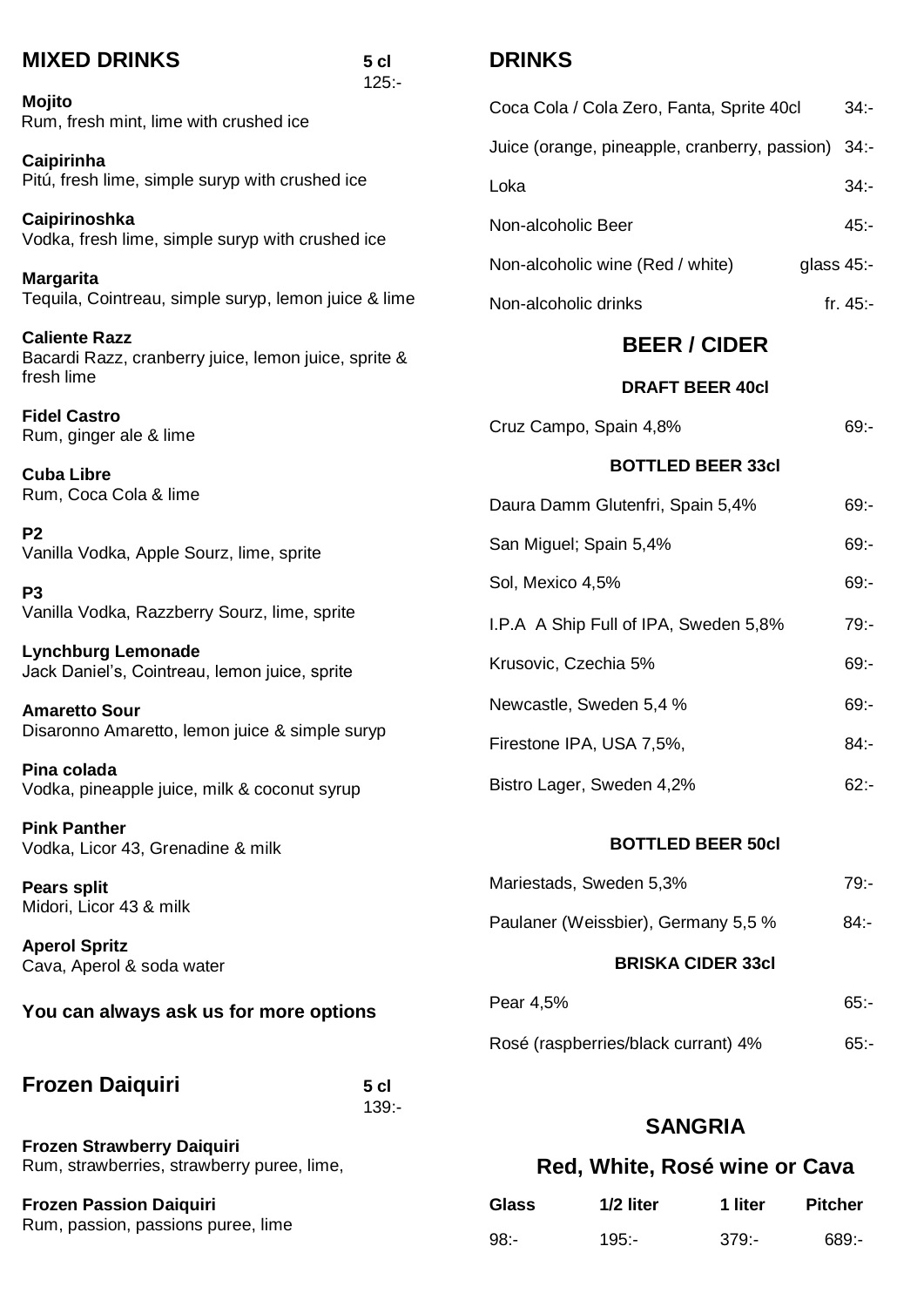## **WHITE / BLANCO**

| <b>Ananto Blanco Ecological</b>                                                   | <b>Glass Bottle</b><br>$338: -$<br>$87 -$  | <b>Baileys</b><br>Frangelico                                                                           | $18 -$<br>$18: -$             |
|-----------------------------------------------------------------------------------|--------------------------------------------|--------------------------------------------------------------------------------------------------------|-------------------------------|
| Country: Spain, Region: Valencia, District: DO Utiel-<br>Requena. Grapes: Macabeo |                                            | Xantè<br>Licor 43                                                                                      | $18 -$<br>$18: -$             |
|                                                                                   |                                            | <b>Gin Bombay Sapphire</b>                                                                             | $18: -$                       |
| <b>Bicicleta Chardonnay</b>                                                       | <b>Glass Bottle</b>                        | <b>Tequila Silver</b>                                                                                  | $18: -$                       |
| Country: Chile, Region: Valle Central, Grapes:<br>Chardonnay                      | $89: -$<br>345:                            | <b>Tequila Gold</b>                                                                                    | $20: -$                       |
|                                                                                   |                                            | Calvados<br>Grönsteds Monopol                                                                          | $20: -$<br>$22: -$            |
| <b>Burgáns</b>                                                                    | <b>Glass Bottle</b><br>$94: -$<br>$365: -$ | Captain Morgan Spiced Gold                                                                             | $20: -$                       |
| Country: Spain, Region: Galicia, District: DO Rías<br>Baixas, Grapes: Albariño    |                                            | <b>Rom Plantation Grande Reserve Barbados</b><br>Havana Club 7 year<br>Ron Zacapa Gran Reserva 23 year | $22: -$<br>$22: -$<br>$44: -$ |
| <b>Martin Codax Lias</b>                                                          | <b>Bottle</b><br>$499 -$                   |                                                                                                        |                               |
| Land: Spain, Region: Galicia, District: DO Rías<br>Baixas, Grapes: Albariño 100%  |                                            | <b>SPANISH BRANDY</b>                                                                                  | c                             |
|                                                                                   |                                            | Torres 10 year Brandy                                                                                  | $22: -$                       |
| <b>ROSÈ / ROSADO</b>                                                              |                                            | <b>Carlos Primeros 1 Brandy</b><br>Cardenal Mendoza                                                    | $26: -$<br>$29 -$             |
|                                                                                   |                                            | Whiskey                                                                                                |                               |
|                                                                                   |                                            |                                                                                                        | c                             |
| <b>Coto Vintage Rosado</b>                                                        | <b>Glass Bottle</b><br>$89: -$<br>$399: -$ | <b>Blended</b>                                                                                         |                               |
| Country: Spain, Region: Rioja, Grapes: Tempranillo                                |                                            | Jameson                                                                                                | $22: -$                       |
|                                                                                   |                                            |                                                                                                        |                               |
| and little bit of garnacha grape.                                                 |                                            | <b>Famous Grouse</b><br><b>Jack Daniels</b>                                                            | 22:<br>$22: -$                |
| <b>CAVA / CHAMPAGNE</b>                                                           |                                            | Single malt                                                                                            |                               |
|                                                                                   |                                            | Laphroaig 10 year                                                                                      | $26: -$                       |
|                                                                                   |                                            | Glenfiddich 12 year                                                                                    | 26:                           |
|                                                                                   |                                            | Oban 14 year                                                                                           | $29 -$                        |
| <b>Codorníu Clasico Brut</b>                                                      | <b>Glass Bottle</b><br>$399: -$<br>$85: -$ | Lagavulin 16 year<br>Macallan 12 year                                                                  | 34:<br>$29: -$                |
| Country: Spain, Region: Catalonia, District: DO                                   |                                            |                                                                                                        |                               |
| Cava. Grapes: Macabeo, Xarel-lo, Parellada                                        |                                            | Mojito                                                                                                 |                               |
| Reina Ma Cristina Reserva                                                         | <b>Bottle</b>                              |                                                                                                        |                               |
|                                                                                   | $569: -$                                   | Strawberry                                                                                             | $135: -$                      |
| Country: Spain, Region: Catalonia, District: DO<br>Cava. Grapes: Pinot Noir 100 % |                                            | Passion                                                                                                | $135 -$                       |
|                                                                                   |                                            | <b>Blueberry</b>                                                                                       | $135: -$                      |

**LICOR / SPRIT** /cl

**Country:** France, **Region:** Champagne **Grapes:** Pinot Noir 65%, Chardonnay 30% and Pinot Meunier 5%

899:-